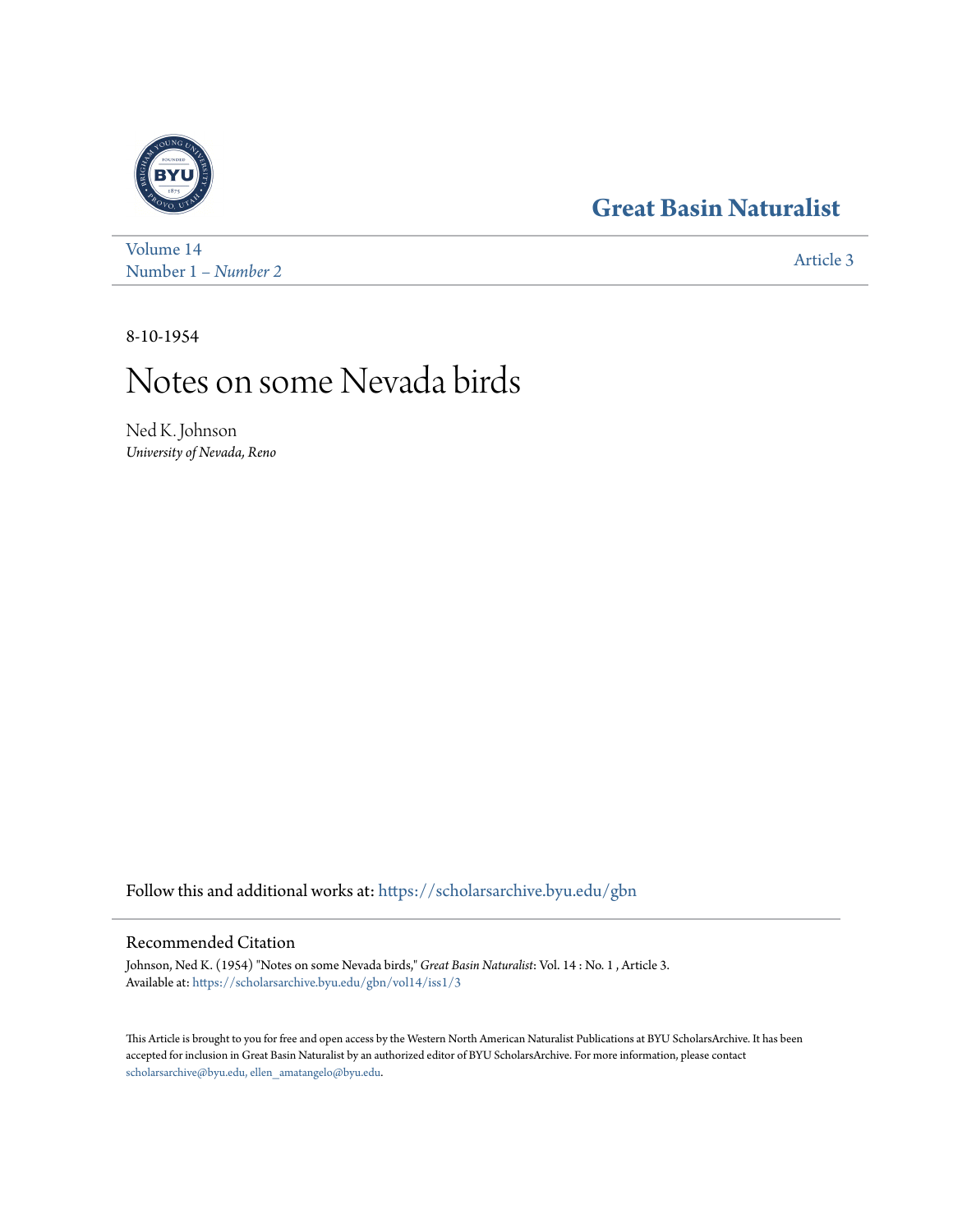## NOTES ON SOME NEVADA BIRDS

NED K. JOHNSON University of Nevada Museum of Biology Reno, Nevada

Distributional knowledge of the avifauna from areas comparatively little known ornithologically, such as are present in many parts of Nevada, benefits both from accumulation of data concerning com mon, familiar species as well as from supplementary records of un common and rare forms. Linsdale's studies (Pac. Coast Avif. No. 23, 1936 and Condor, 53, 1951:228-249) establish a basis for evaluation of records over the state. "The Birds of Lahontan Valley, Nevada" (Condor, 48, 1946:129-138) by Alcorn provides perhaps the best available summary of intensive field work in one definite area of northern Nevada. Many other papers concerning distributional and seasonal records of Nevada birds have appeared recently in the Condor. However, much more field work must be done before the status of the majority of Nevada birds, with reference to abundance and range, can be accurately postulated.

The following notes would seem of value since they pertain to birds uncommonly recorded from Nevada, and to regularly present species where additional comments are pertinent to better clarify their status. Specimens mentioned are preserved in the University of Nevada Museum of Biology collections.

Melanitta deglandi. White-winged Scoter. Three specimens taken in Churchill County by Alcorn in November, 1940 and 1941 appear to be the only records of this duck in Nevada. The following notes are also from Churchill County. On October 22, 1949, W. V. Woodbury examined a juvenile, presumably dead from botulism, at the Nutgrass Area in the Stillwater Wildlife Management Area, eighteen miles east-northeast of Fallon. One was shot by a hunter there on November 4, 1951. Another individual was shot by a hunter (Mr. Ted Sherman) near Hazen on October 28, 1951. The heads, wings, and feet of these two birds, both in juvenile plumage, were preserved for identification.

Falco columbarius. Pigeon Hawk. A specimen was taken on March 16, 1952, at Reno. An English Sparrow (Passer domesticus)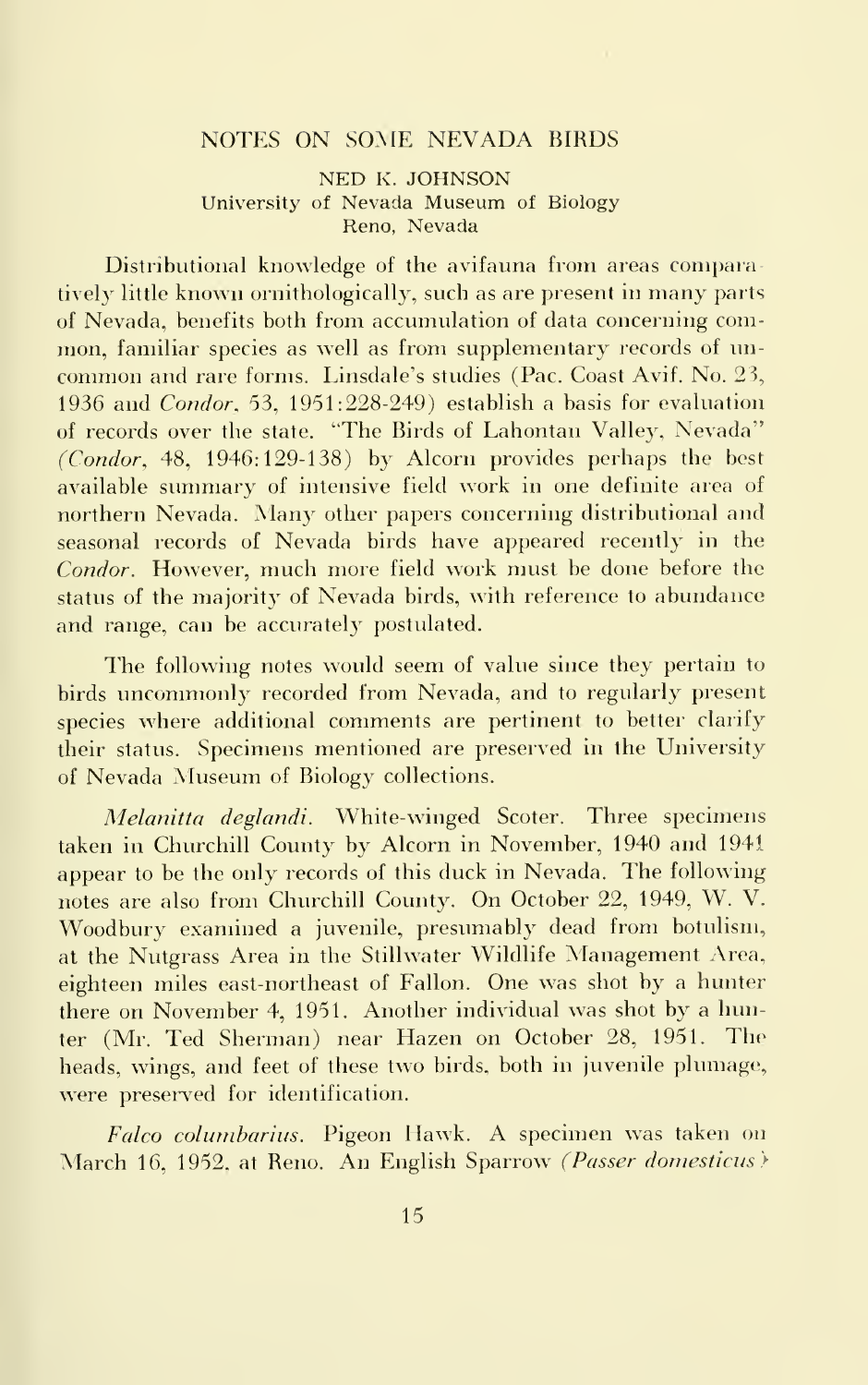was clutched in the talons of the hawk when collected. The crop) contained another English Sparrow, while the stomach was gorged with two small, unidentified Passerines.

Charadrius hiaticula semipalmatus. Semipalmated Plover. I have a fall record in addition to Marshall's (Condor, 53, 1951:157). Two birds in juvenile plumage were collected from <sup>a</sup> group of five seen at Little Washoe Lake, Washoe County, September 3, 1950.

Numenius americanus. Long-billed Curlew. Recorded each spring and summer in the southwestern Truckee Meadows in which Reno is situated. Extreme dates are April 1 and August 31, with July records absent. No more than eight individuals have been noted in one day. Individuals observed May 19, 1951, showed nesting activity, but no eggs or young were seen. This is the first report of the species from Washoe County.

Totanus melanoleucus. Greater Yellow-legs. To my knowledge no records of this wader are available from Washoe County. In the vicinity of the Nevada Game Farm, Truckee Meadows, small numbers are present each spring. Records are from April 8 to the middle of May. On September 3, 1950, one was noted at Little Washoe Lake. A specimen was taken there September 14, 1951.

Totanus flavipes. Lesser Yellow-legs. A scarce migrant in Nevada represented by two specimens from Elko County, three speci mens from Churchill County and a sight record from Clark County. On April 19, 1952, the writer collected two specimens from <sup>a</sup> group of three birds at the northwest edge of Carson Lake, 12 miles southsoutheast of Fallon, Churchill County.

Erolia alpina pacifica. Red-backed Sandpiper. Linsdale lists four records from the state. V. K. Johnson and  $\overline{I}$  recognized a single bird in the Truckee Meadows four miles southeast of Reno on May 8, 1948.

Limuodromus scolopaceus. Long-billed Dowitcher. From near the Nevada Game Farm, Truckee Meadows, <sup>I</sup> have the following sight records: two birds on March 27, 1949; twelve on May 15, 1949, and twenty-one on April 16, 1951. A flock of fifteen was present at Little Washoe Lake on April 18, 1948, and three were seen there on September 3, 1950. On the following day <sup>a</sup> specimen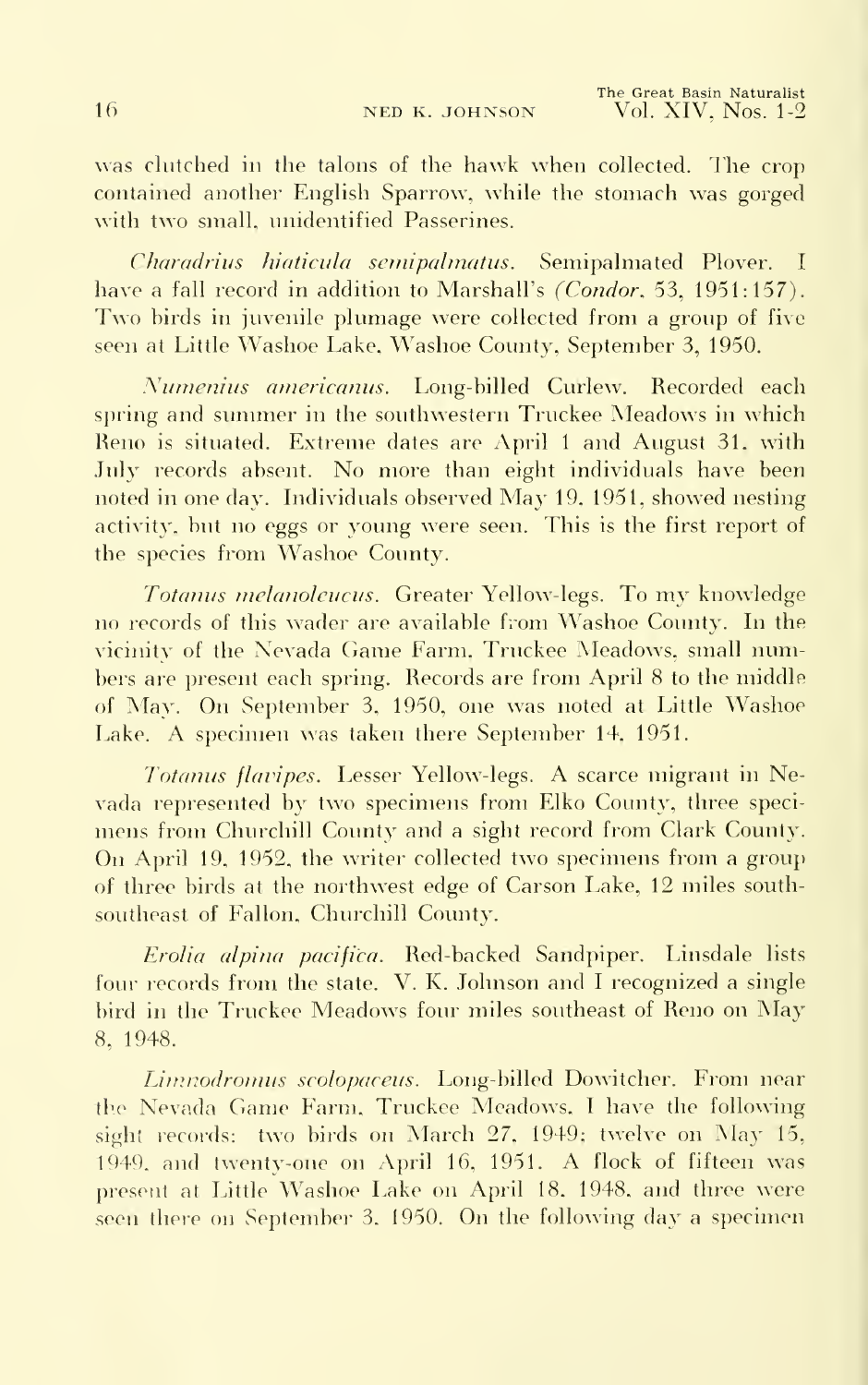was taken. These are the first records from Washoe County.

Ereunetes mauri. Western Sandpiper. Eight individuals were observed at close range on March 26, 1951, at a playa lake 4 miles east of Chiatovich Ranch (Arlemont) in Fish Lake Valley, Esmeralda County. This is a new record for this shorebird in Esmeralda County as well as an early date for the presence of the species for the spring migration in Nevada.

Tyto alba. Barn Owl. Two secondary wing feathers and several pellets of an owl were found in a narrow cave near the bottom of Devil's Hole National Monument, (about ten miles northeast of Death Valley Junction, California). Ash Meadows, Nye County, on April 10, 1950. The feathers are unquestionably those of the Barn Owl, indicating the first known occurrence of this bird in Nye County. On June 25, 1951, another visit was made to the locality. A single Barn Owl flew from the crevice as <sup>I</sup> approached, and al though no nest was located in the area, a sack of pellets was gathered from the ground at the bottom of the hole.

Dendrocopos albolarvatus. White-headed Woodpecker. This woodpecker is an uncommon resident in the Sierra Nevada along the western border of the state. No reports are apparently available from Nevada since 1889, when Keeler took a specimen at Glenbrook, Lake Tahoe, Douglas County, May 28. Therefore it seems profitable to put on record the following recent observations. An individual was observed at Incline, Lake Tahoe, Washoe County on May 8, 1949. After a snowstorm in the Sierras a single bird, apparently a female, was present in the Truckee Meadows area at Reno, 4500 feet, on October 24, 1950. What was probably the same individual appeared in Reno on November 24, 1950, and again on January 11, 1951.

Thryomanes bewickii. Bewick Wren. The race atrestus of western Nevada has been discussed by Miller (Condor, 43:250-251). Linsdale (1951:240) lists atrestus only from Lyon and Churchill Counties, although Miller reports a specimen from the Truckee Canyon, thirty miles east of Reno. This specimen represents Washoe County. Alcorn  $(1946:135)$  records the species as "not abundant" in Lahontan Valley. In the Truckee River canyon from Wadsworth to Verdi, along Hunter Creek to 6000 feet in the Carson Range six miles southwest of Reno, and in the Reno area, all in Washoe County,